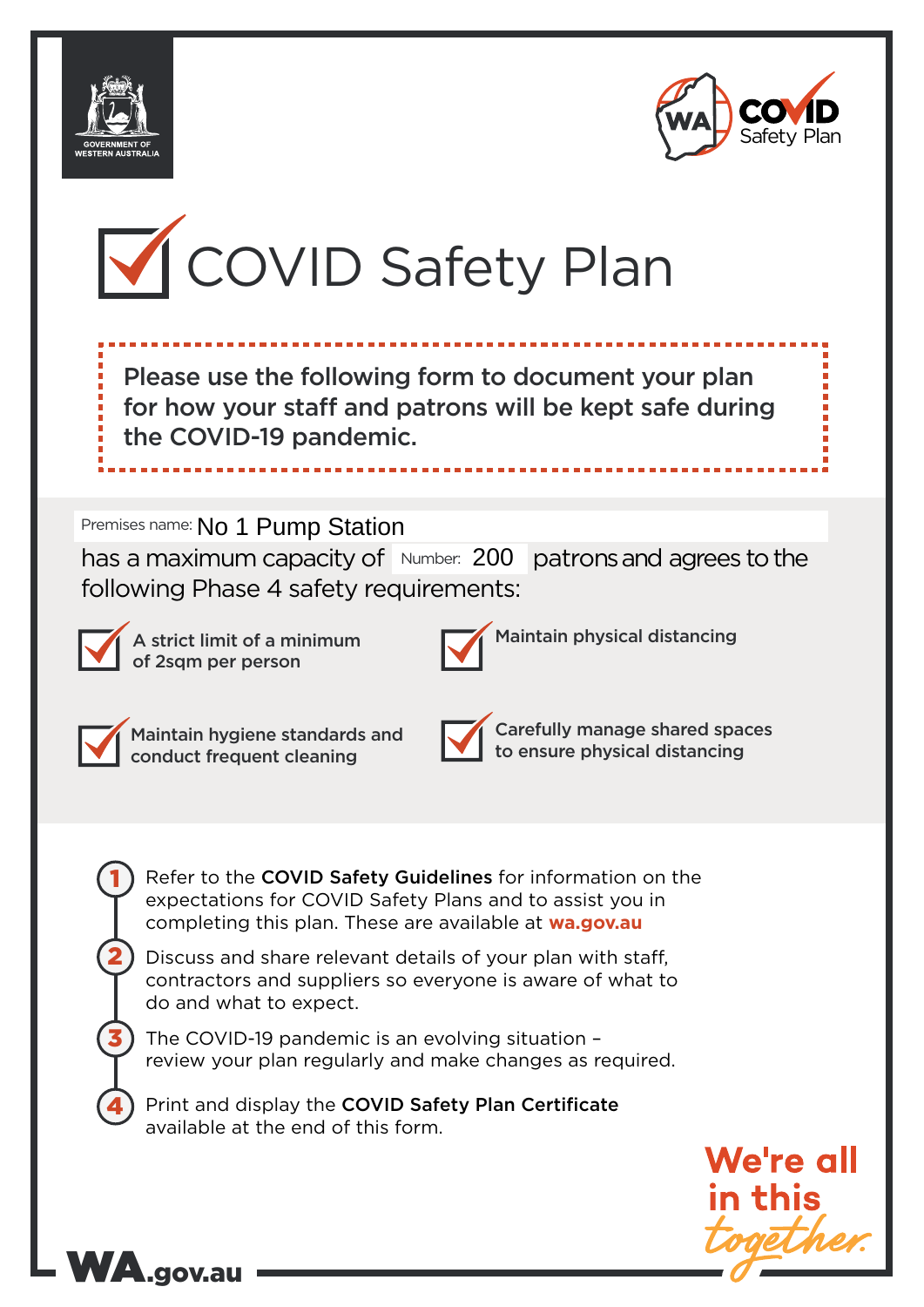| <b>Premises details</b> |                                 |                  |                          |
|-------------------------|---------------------------------|------------------|--------------------------|
| Premises name:          | No 1 Pump Station               | Prepared by:     | <b>Bronwen Channon</b>   |
| Type of premises:       | <b>Heritage Building</b>        | Position title:  | <b>Volunteer Officer</b> |
| Street address:         | <b>Mundaring Weir Mundaring</b> | Completion date: | 13/08/20                 |
| Contact no:             | 9212 1141                       | Revision date:   | as per Govt regs         |
| Email:                  | trust@ntwa.com.au               |                  |                          |

**\*** For the sections below, please complete the form and attach additional pages or information as required.

**1. Physical distancing**

• What will be done to implement physical distancing guidelines?

**Consider:** physical distancing for staff and patrons; occupancy limits based on 2sqm requirements; management of waiting areas etc.

Total square meters available to the public is 400 therefore 200 people are allowed to visit. Entr area is limited to 18 people. One way flow through the pump station with one entry and one exit. This will be enforced with signage, and ropes, and the exit door will be locked until required. Volunteers will admit visitors as others depart. This will enable monitoring of numbers as well as enforcing strict capacity limits.

Visitors will be asked to wait in the main foyer areas obvsering spatial distancing if the number of people alrady inside is near the limit.

Physical distancing will be enforced by limiting the number of visitors, and by marking a one-way system and blocking off of narrow passageway. Crosses on the floor to help visitors space themselves when looking at the exhibits.

## **2. Hygiene**

• How will you ensure required hygiene standards are maintained?

**Consider:** hygiene protocols and practices; supply of cleaning and sanitiser products etc.

Sanitisation station to be installed at public entry point and at the interpretation machine. Hand sanitiser to be available for volunteers

Reception area, flat surfaces, door handles and keyboard to be wiped regularly during opening time Encourage no touching of surfaces, it is not possible to disinfect the heritage fabric of the place. Stories computer to be turned off and blocked off until Phase 5

Limit the number of volunteers in the kitchen at any one time, surfaces to be wiped by the user on exiting this space.

Volunteers and members of the public are encouraged to wash their hands and use sanitiser often, but particularly on entry and exit of the venue, and for volunteers, after finishing with a group.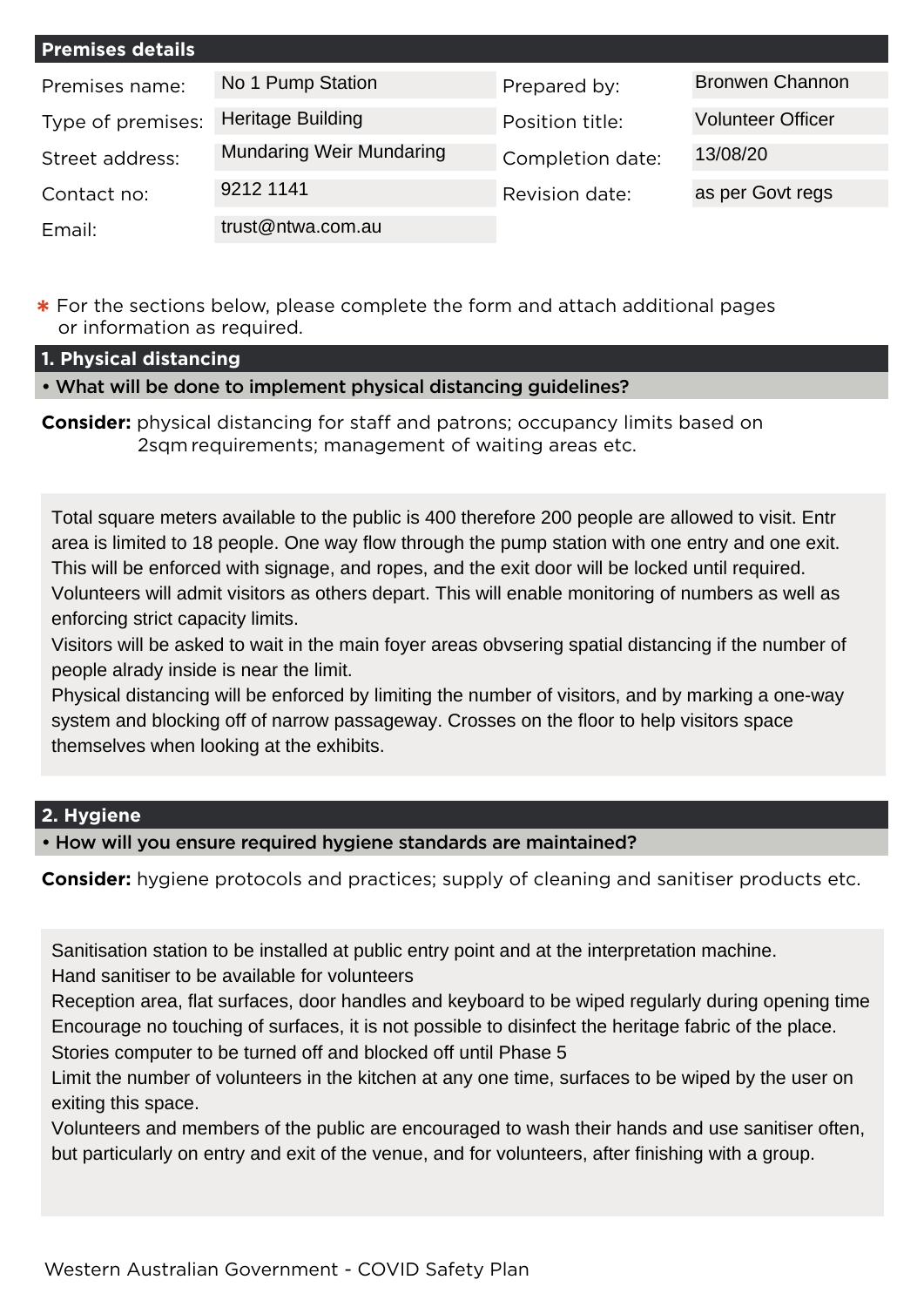### **3. Training and education**

• How will you ensure all your workers know how to keep themselves and others safe from exposure to COVID-19?

|                        | <b>Consider:</b> staff training; records of training; additional education; signage; |
|------------------------|--------------------------------------------------------------------------------------|
| guidance material etc. |                                                                                      |

Comprehensive signage to be placed prominently on site.

Volunteers are encouraged to undertake online training as provided eg Sentinel. Volunteers must notify the Volunteer and Place Officer when training has been completed.

Community service training to be undertaken

Briefing sessions for front-of-house volunteers to reinforce protocols and requirements.

### **4. Compliance**

• I am aware that in addition to the legal obligations arising from the Emergency Management Act 2005 and the Directions made under that Act, I must continue to comply with relevant existing legislation and regulations, including WorkSafe legislation.

| YAS |  | חו |  |
|-----|--|----|--|
|-----|--|----|--|

### **Comments:**

### **5. Response planning**

• How will you respond to an exposure or suspected exposure to COVID-19 within your premises?

**Consider:** records of patrons; cleaning procedures; referrals to relevant authorities; regular review of procedures etc.

Incident reporting: adhere to existing process.

Cleaning records: frequency

Review of procedures to be undertaken informally on an ongoing basis by volunteers, and modifications will be made as required through consultation with the Volunteer and Place Officer. In the event that there is an outbreak or community transmission is detected, or as directed by the Government, the venue will be closed to all patrons until further notice.